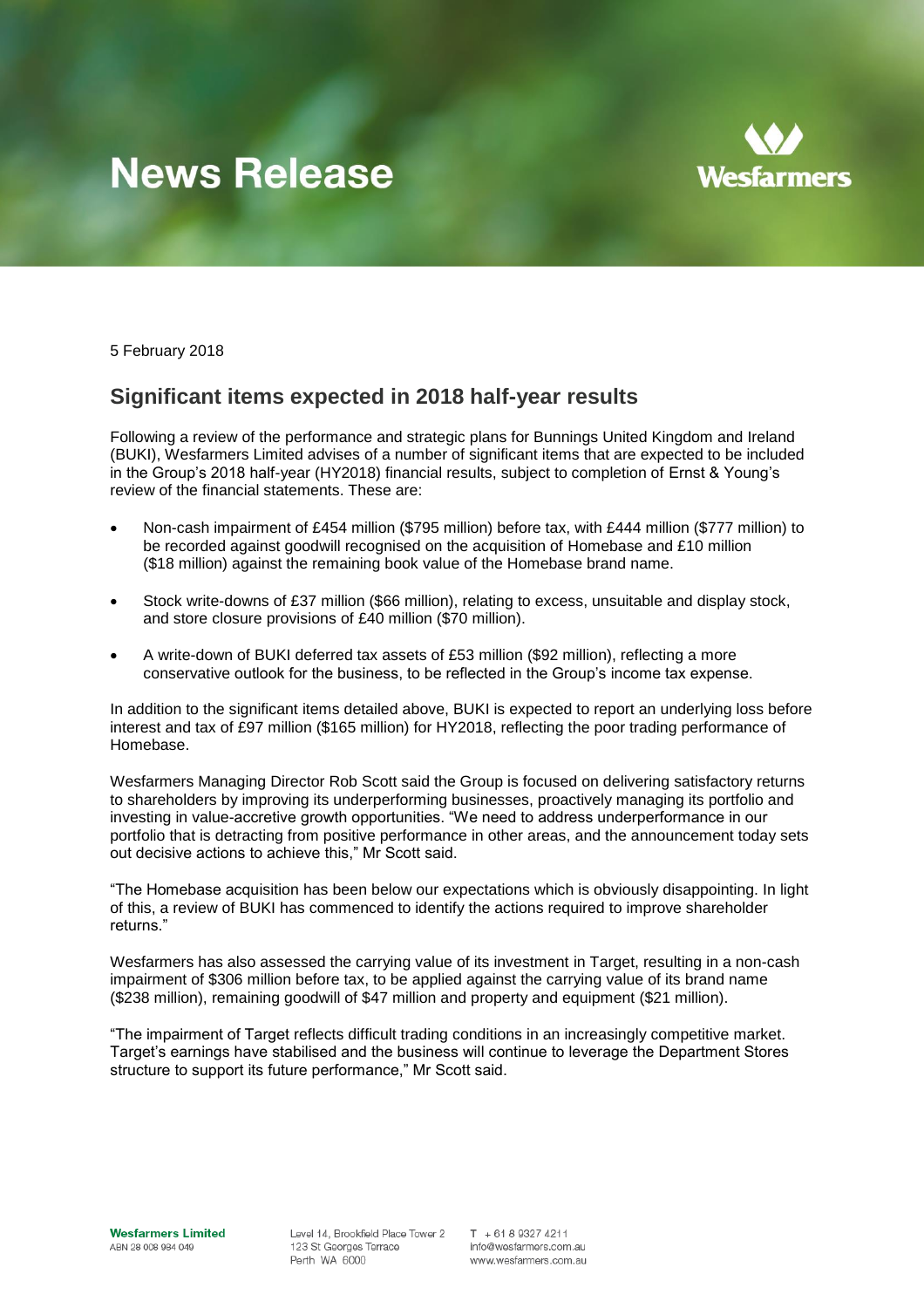The accounting impairments in BUKI and Target are non-cash in nature and will not impact the Group's compliance with its banking covenants. It is intended that the Group's interim and final dividends for the 2018 financial year will be determined based on the Group's net profit after tax excluding these impairment charges and in accordance with the Group's dividend policy.

#### **BUKI review and impairment**

A review of BUKI has commenced to identify the actions required to improve shareholder returns. The review is focused on options to improve the trading performance of Homebase as well as further evaluating the performance of the pilot stores to inform the future plans for BUKI.

"We will take a disciplined approach to further capital deployment in BUKI and provide an update on the outcomes of the business review and our plans for a broader conversion to Bunnings at our Strategy Briefing Day in June," Mr Scott said.

The non-cash impairment of £454 million (\$795 million) before tax reflects the current trading performance of Homebase and a moderated outlook for BUKI.

### **BUKI management update**

After a 25 year career with Bunnings, most recently as Managing Director of BUKI, Peter J (PJ) Davis has announced his retirement from the business.

The strong credentials of the new leadership team means Mr Davis' retirement will result in a smooth transition and the business will be led by Damian McGloughlin, who has been appointed Managing Director of BUKI, reporting to Bunnings Group Managing Director Michael Schneider. Damian has more than 30 years' experience in the UK home improvement and DIY market. A number of other senior leadership appointments including David Haydon as Chief Operating Officer have been made to strengthen the BUKI team and provide additional local experience and expertise.

"PJ has been instrumental in driving the growth and success of Bunnings for the past three decades and in the establishment of the Bunnings Warehouse format in Australia in the 1990s," Mr Scott said.

Mr Schneider said he was grateful for the contributions Mr Davis has made to the Bunnings organisation and the culture of the business.

#### **BUKI first-half FY2018 earnings**

BUKI is expected to report an underlying loss before interest and tax of £97 million (\$165 million) for the first-half of the 2018 financial year.

"It is clear that a significant amount of change has been driven through Homebase since the acquisition and the disruption caused by the rapid repositioning of the business has contributed to greater than expected losses across the Homebase network," Mr Schneider said.

"Sales have been affected as non-core categories and concessions were exited ahead of the implementation of the Bunnings format, and investments in price and new ranges have not offset these lost sales. Trading was particularly weak during the latter part of the first half of the 2018 financial year.

"Our focus is on improving the profitability of Homebase through improved ranging and execution in stores, while continuing to develop plans for a broader conversion to Bunnings. The team has been strengthened, including through the addition of strong local expertise, to support improved outcomes."